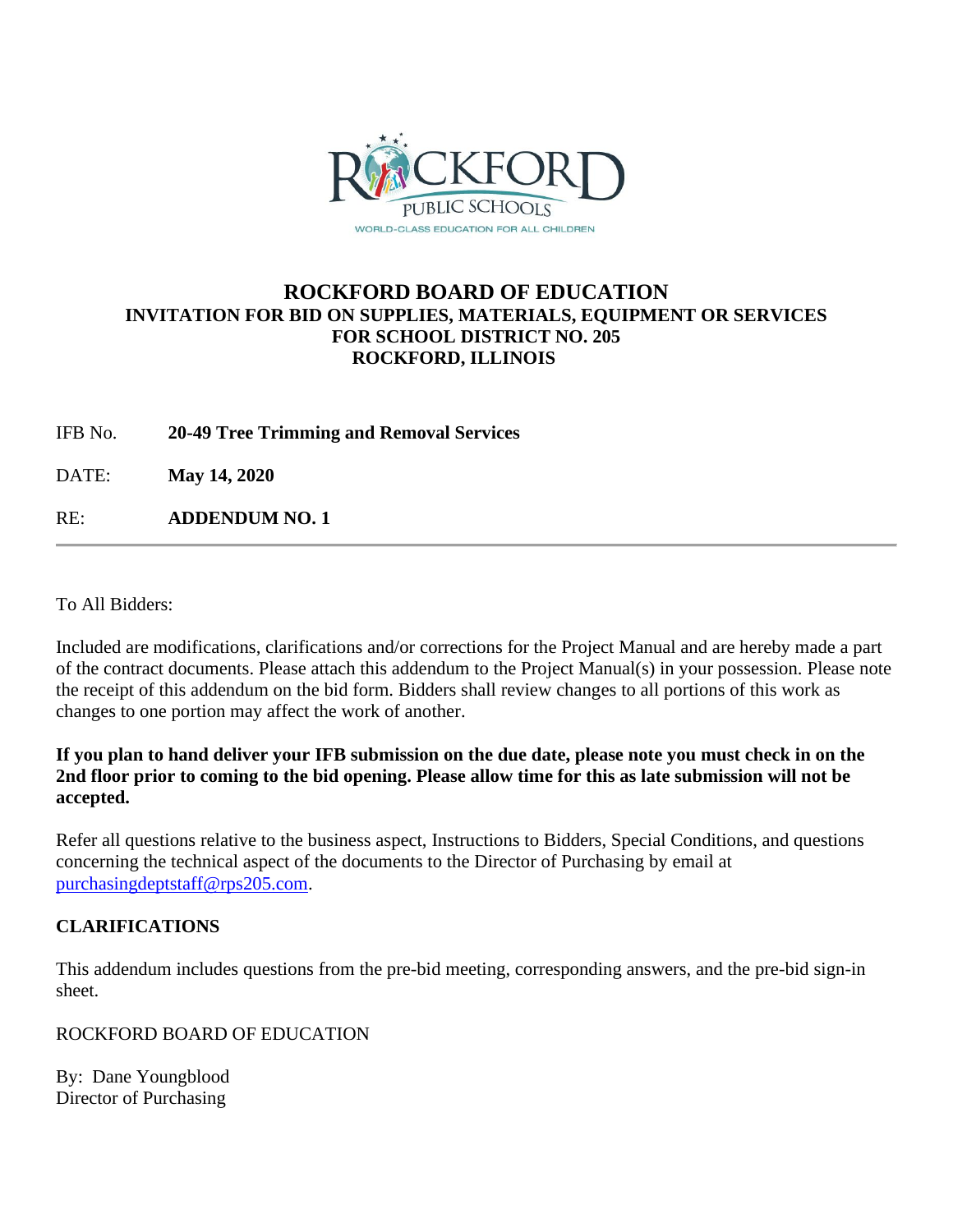#### **CLARIFICATIONS**

Below are questions from the pre-bid meeting and corresponding answers.

- 1. Will RPS have use for the wood chips that remain from tree trimming and removal? a. No.
- 2. Will RPS provide an open lot for temporary storage of wood chips to minimize the number of trips needed to haul them away?
	- a. Limited space is available at the quarry, but not likely on any school property.